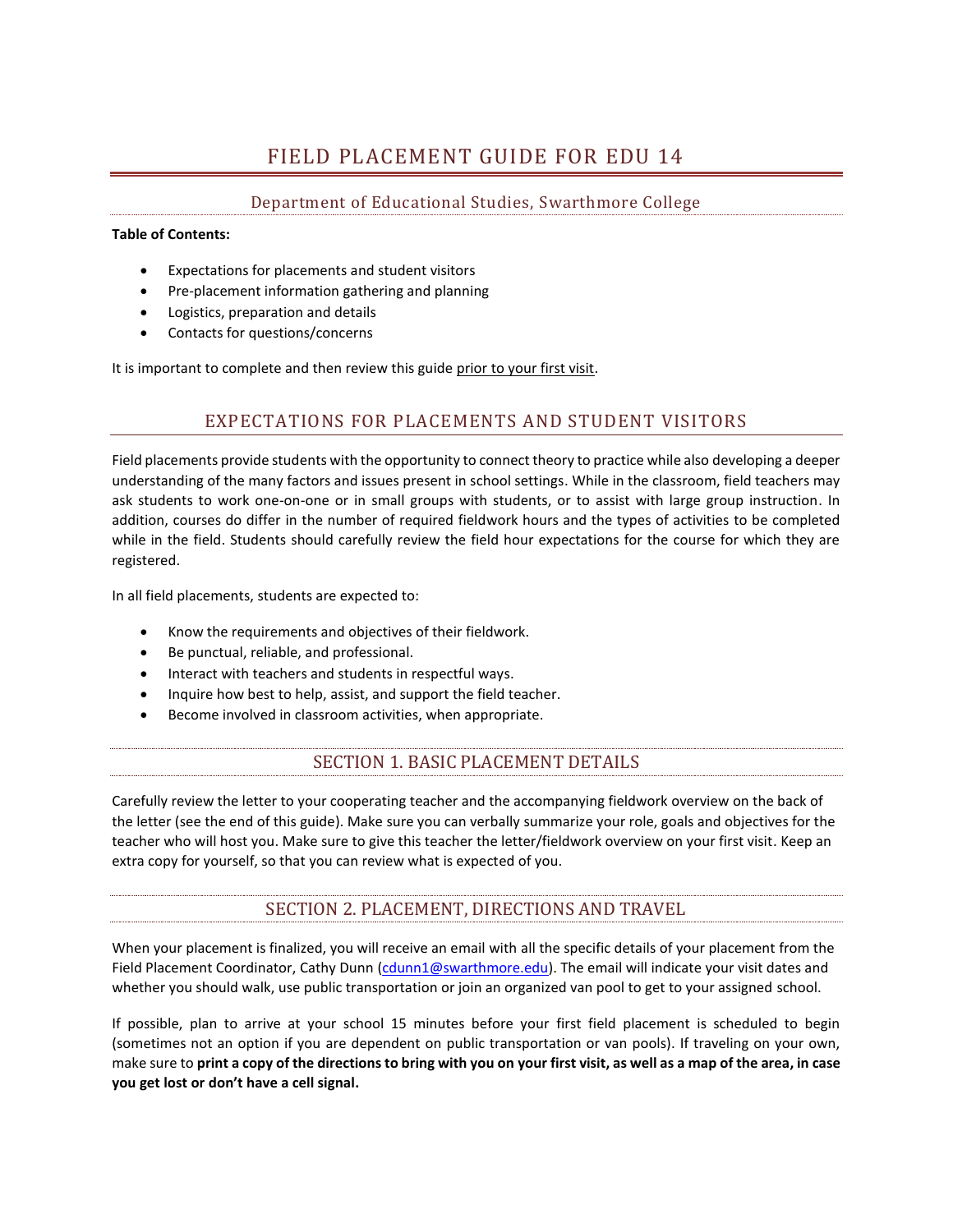If Google Maps suggests a route that seems overly complicated or time-consuming, you should explore slightly altering your departure or arrival times. Contact Cathy if you have questions about directions or if the route seems too long or difficult; she may have a better plan for you.

If you will seek travel reimbursement for public transportation fares or for mileage, please visit the Department's website under "Field Placements and Clearances > Travel Reimbursement Policy" and review the requirements. A travel reimbursement form is attached to this packet, for your use if needed. Our administrative assistant, Ruthanne Krauss [\(rkrauss1@swarthmore.edu\)](mailto:rkrauss1@swarthmore.edu) handles reimbursement and van certification/van driver questions. If you cannot wait for transportation reimbursement and need funds in advance for travel, contact Ruthanne; make sure to give her as much advance notice as possible.

#### SECTION 3. INTRODUCTORY SCHOOL RESEARCH

Visit the school's website and become familiar with the school and community you will visit. See if you can find information about the school, including:

- The school's philosophy and mission
- The population it serves
- Special programs and activities
- Student or faculty handbooks
- A webpage for your teacher
- News stories about your school

#### SECTION 4. SCHEDULING YOUR VISITS/CONTACT INFO

While you are on the school's website, look for a calendar that might indicate when the school is closed for holidays or in-service. If you cannot find this calendar on the school's page, check for a link to a district website with this information.

Copy down the dates of any holiday/in-service breaks that will conflict with your visiting day.

Next, refer to a copy of the Swarthmore College calendar, and check when fall/spring break occurs. List the break dates that will conflict with your visiting day.

Now, open a general calendar. Create a draft of the proposed dates you plan to visit your placement site, making sure to address the requirements of your course**. Write in these proposed dates on your own calendar and in appropriate box on the Fieldwork Overview form, which you will hand to your cooperating teacher on your first visit** (it is on the back of the Letter to Cooperating Teacher at the end of this packet). **Also fill-in the other personal information in that box, so that your cooperating teacher can contact you.**

## SECTION 5. SCHOOL CLEARANCES

Determine the clearances you need, usually listed in your placement email from the Field Coordinator. **Make sure you have hard copies of all required clearances and be prepared to turn them in to the school's front office on your first visit**.

If you have concerns about submitting the personal information required by the state for these clearances, such as your social security number or citizenship status, please contact the [fieldwork coordinator](mailto:cdunn1@swarthmore.edu) directly to discuss the options we've developed for such situations; we value your privacy and you need not share the specifics of your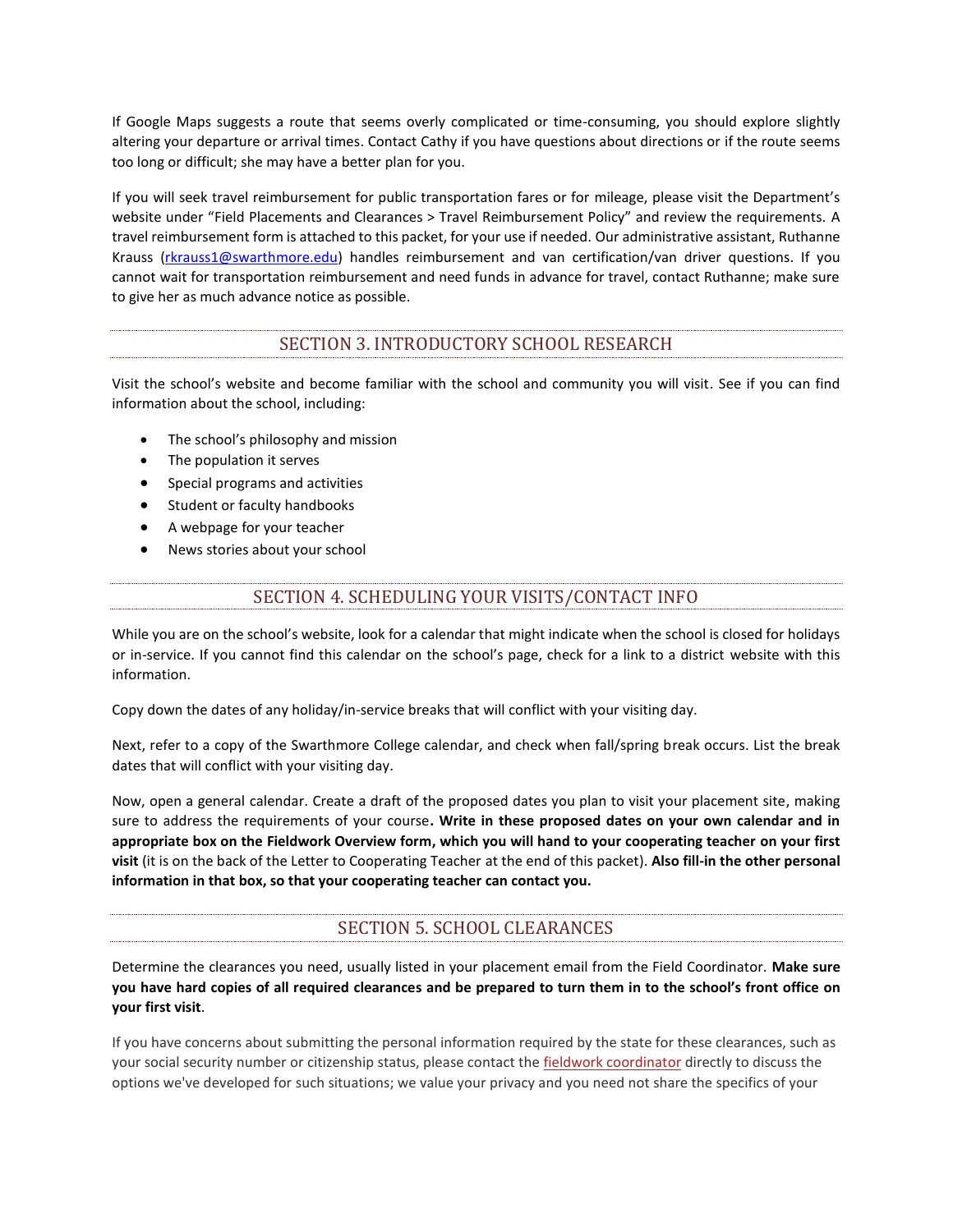situation, unless you wish to do so. Our department is committed to finding alternative field placements for students, which would involve working with older learners or in the area of policy.

#### SECTION 6. LETTER TO FIELD TEACHER/FIELDWORK OVERVIEW

Make sure you have a neat and clean copy of the Letter to Cooperating Teacher; the Fieldwork Overview Form is printed on the reverse site. If you have more than one placement teacher, please make additional copies for these teachers. A copy machine is available in the Department of Educational Studies in Pearson.

### SECTION 7. WHAT TO BRING TO A PLACEMENT

- Photo ID *(Your driver's license or Swarthmore ID)* and lanyard to hold ID.
- Clearances, usually collected by front office on first visit\*
- Letter for cooperating teacher with fieldwork overview form on back. *Make sure you added your personal info and proposed visit dates and that your teacher(s) get this on your first visit!*
- Transportation fares *(Save receipts for reimbursement)*
- Appropriate attire *(See next section below for details)*

\* If your clearances are not collected on the first visit by the school's front office or the field teacher, make sure to bring them each week until they are collected.

### SECTION 8. APPROPRIATE ATTIRE AND CONTACT

Please wear clean, professional attire appropriate for your school's context. If you have questions, ask your professor and other students familiar with the school for guidance about what to wear. It can be helpful to look at the school's dress code, which is often posted on their website. Also take cues from your field teacher and other professionals in the school. If you feel that you do not have appropriate attire, please speak to your professor or Cathy, who will work with you to find a solution.

Students should be mindful of appropriate and professional interactions with children. If you have worked with kids in camp settings or after-school programs, remember that schools tend to be much more formal as far as how adults are expected to interact with children. Be careful with humor, especially since you are in a new context. Under no circumstances should you be in electronic communication with minors or have contact outside of the classroom setting. Child safety and professionalism will be covered in class, prior to your first fieldwork visit.

We expect that students will not have their phones out while in the school. Food and drink should not be brought into the building or consumed while you are in the classroom. Please do not leave bags or coats in visible locations in parked vans or cars and be mindful of towing signs; many of our schools are in locations where parking regulations are strongly enforced.

## SECTION 9. INFORMATION TO COLLECT AT YOUR SITE

**On your first visit or when appropriate,** ask your teacher(s) the following:

 If you had not been assigned a specific field teacher prior to your arrival at the school, please ask your teacher for her/his first and last name and email address (we will send him/her an evaluation at the end of the semester).